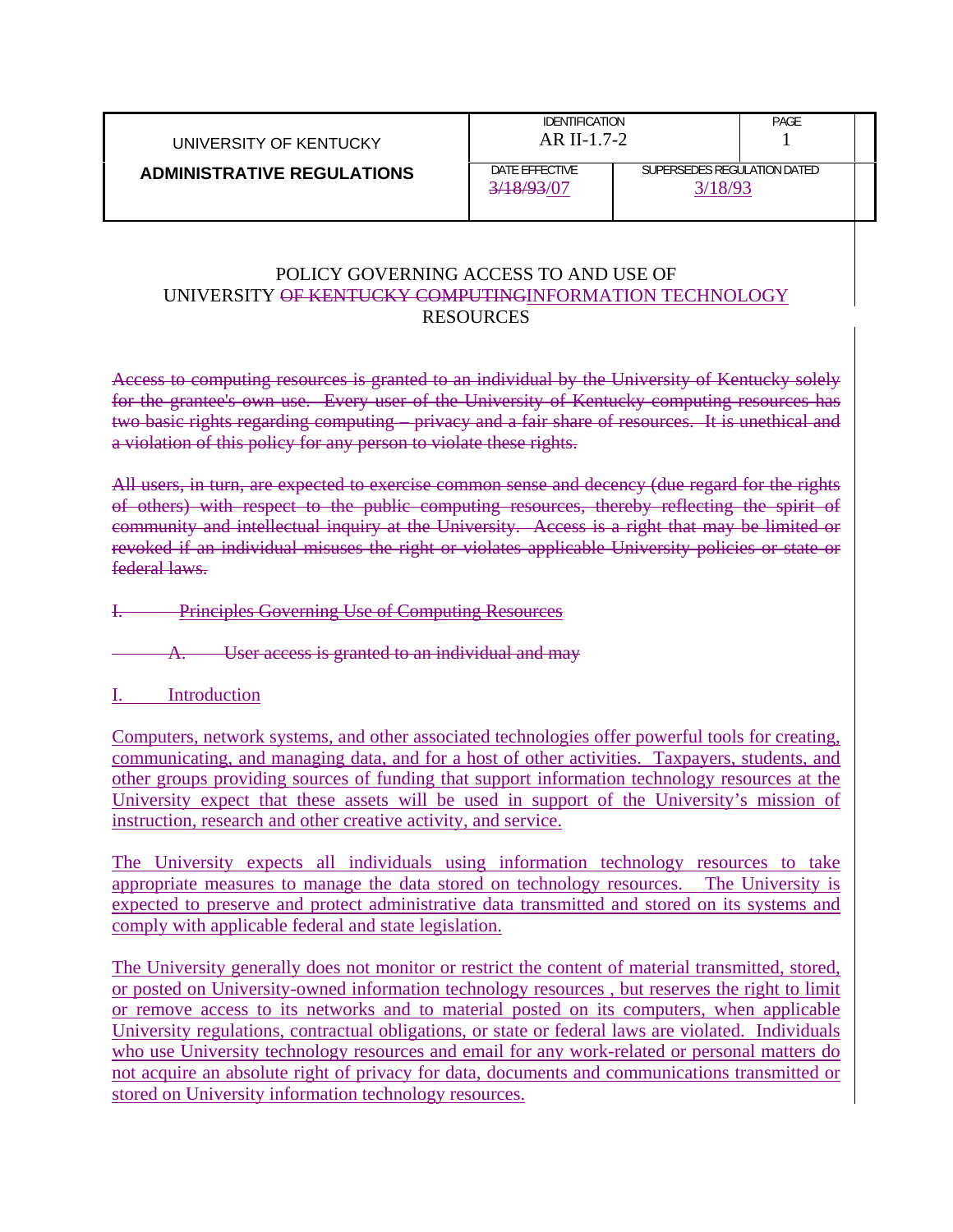## II. Scope

A. This policy applies to users of University information technology resources irrespective of whether those resources are accessed from on-campus or off-campus locations. Persons having the following affiliations with the University are eligible to access and use the University's information technology resources:

1. Current faculty and staff, including post-doctoral fellows;

2. Currently enrolled students (including undergraduate, graduate, and nondegree students);

3. Upon request, retired faculty and staff, and their surviving spouses or sponsored dependents;

Upon request, spouses or sponsored dependents of faculty or staff who become deceased while employed by the University;

5. Certain persons affiliated with external agencies collaborating with the University; and

6. Any other person authorized by the Vice President for Information Technology or designee to use University information technology resources.

An individual's access to specific resources may be limited due to University licensing or contract limitations.

For groups 3, 4, and 5, access is generally limited to electronic mail. If resources become constrained, this practice may be reviewed and may be restricted or eliminated in favor of allocating required resources to uses by active faculty, students, and staff. Unless eligible though another affiliation, alumni of the University are not eligible to access and use University information technology resources, except when such resources are available to the general public.

B. This policy applies to all University information technology resources, including:

1. Data and other files, including electronic mail and voice mail, stored in individual computer accounts on University-owned centrally-maintained systems;

Data and other files, including electronic mail or voice mail stored on departmentally-maintained systems;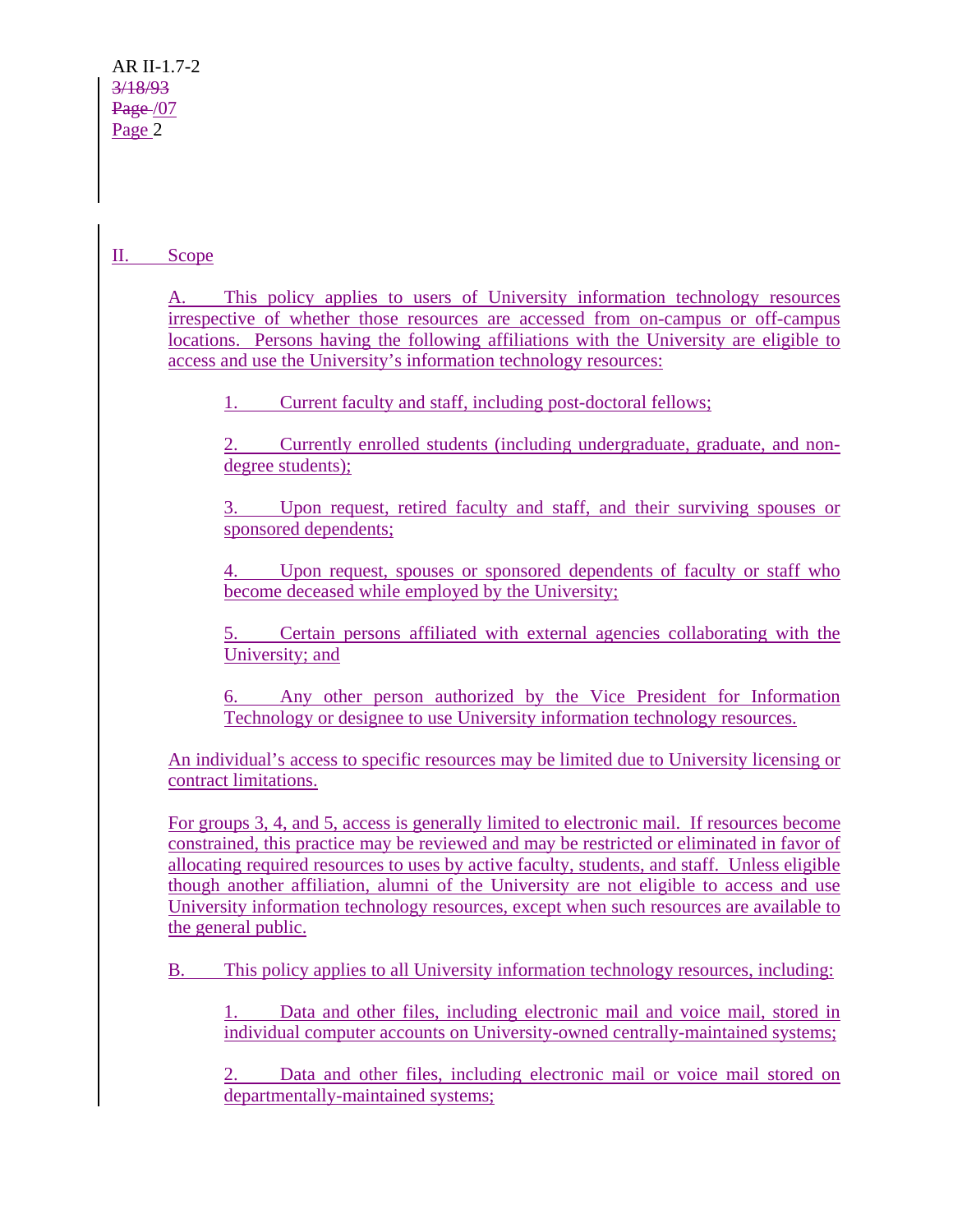3. Data and other files, including electronic mail and voice mail, stored in individual computer accounts on systems managed by the university on behalf of affiliated organizations;

4. Data and other files, including electronic mail or voice mail, stored on personally-owned devices on University property (e.g., residence hall rooms);

Data and other files, including electronic mail or voice mail stored on University-owned systems assigned to a specific individual for use in support of job functions; and

6. Telecommunications (voice or data) traffic from, to, or between any devices described above.

# III. Confidentiality

A. In general, information stored on information technology resources is considered confidential, whether protected by the computer operating system or not, unless the owner intentionally makes that information available to other groups or individuals. The University assumes that individual users wish the information they store on central and campus shared information technology resources to remain confidential. Requests for disclosure of confidential information may be reviewed by the senior administrator of the information technology systems involved. Such requests shall be honored only when approved by the University officials authorized by the University, or when required by state or federal law. Except when inappropriate or impractical, computer users shall receive prior notice of such disclosures.

B. Free expression of ideas is central to the academic process. The University acknowledges the importance of the diversity of values and perspectives prevalent in an academic institution, and is respectful of freedom of expression of ideas. The University does not condone censorship nor does it endorse the inspection of electronic files or monitoring of network activities related to individual activities.

C. Legitimate reasons for persons other than the account holder to access computer files, computers, or network traffic, or to disclose data to third parties, include:

1. Ensuring the continued integrity, security, or effective operation of University systems;

2. Protecting user or system data;

3. Ensuring continued effective departmental operations;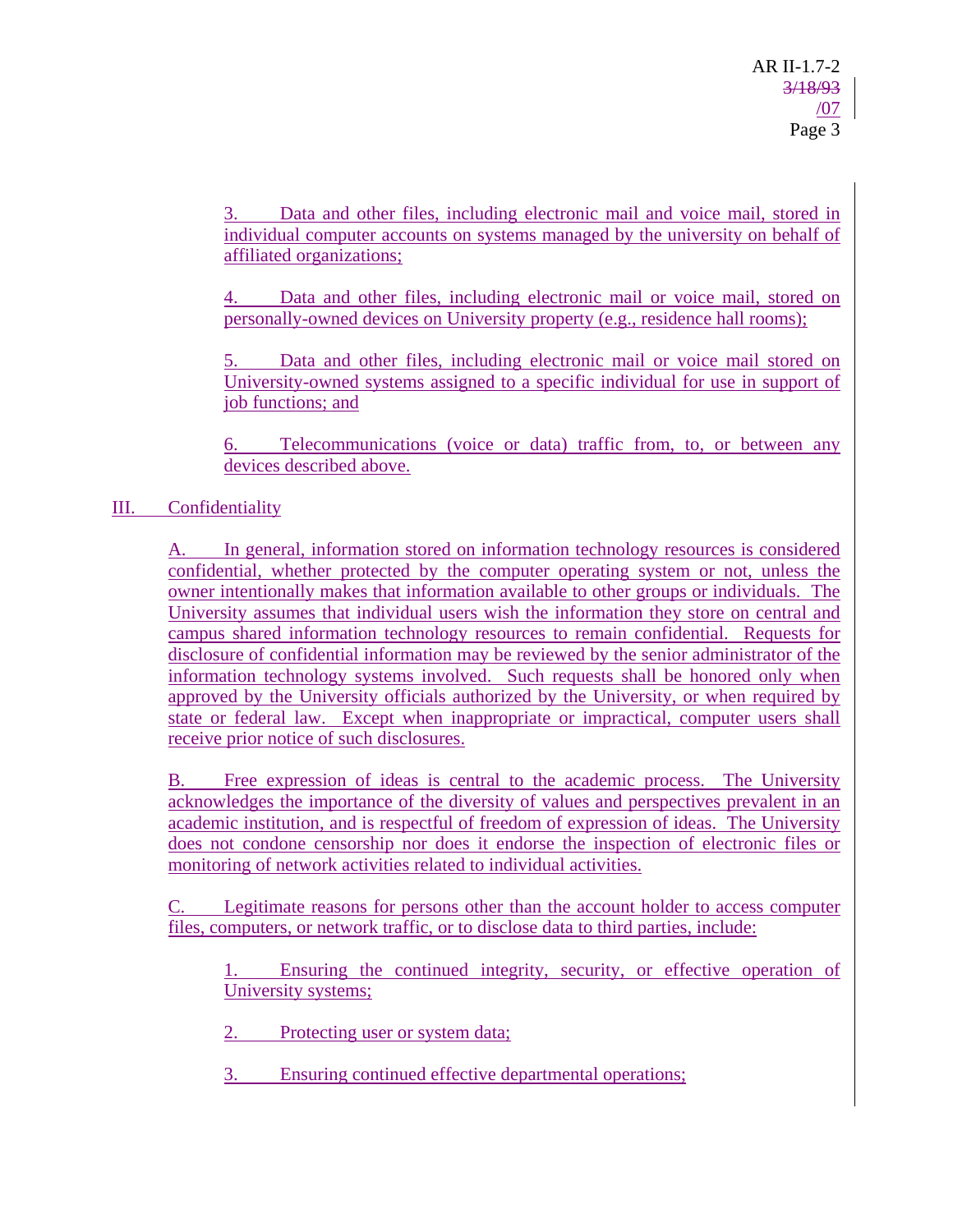- 4. Ensuring appropriate use of University systems;
- 5. Satisfying a legal obligation;
- 6. Complying with the Kentucky Open Records Act;
- 7. Complying with the Federal Rules of Civil Procedure for E-Discovery; or
- 8. Health and safety emergencies.

D. In any case where it becomes necessary for persons other than the account holder to access computer files or computers or network traffic for one or more of the purposes outlined above, all reasonable attempts shall be made to limit the access to the related purpose and to preserve confidentiality of any personal identifiers.

IV. Security

A. Although the University takes reasonable measures to protect the security of its information technology resources and accounts assigned to individuals, the University does not guarantee absolute security.

B. The University helps users of its central and campus shared information technology resources to protect the information they store on those resources from accidental loss, tampering, unauthorized search, or other access. In the event of inadvertent or non-malicious actions resulting in the loss of or damage to information, or the invasion of the user's identity or privacy, the University's information technology department shall make a reasonable effort to mitigate the loss or damage.

C. The University provides industry-standard security on University maintained systems. Users are responsible for properly safeguarding the information technology resources under their control, specific to files associated with their computer accounts.

D. Users may request that arrangements be made to protect information stored on such resources. These requests may be honored at the discretion of the unit that manages the resources.

V. Information Technology Users' Privileges and Responsibilities

A. The University grants access to its information technology resources to an individual solely for the individual's own University mission-related use. User access shall not be transferred to or shared with another without explicit written authorization by the Vice President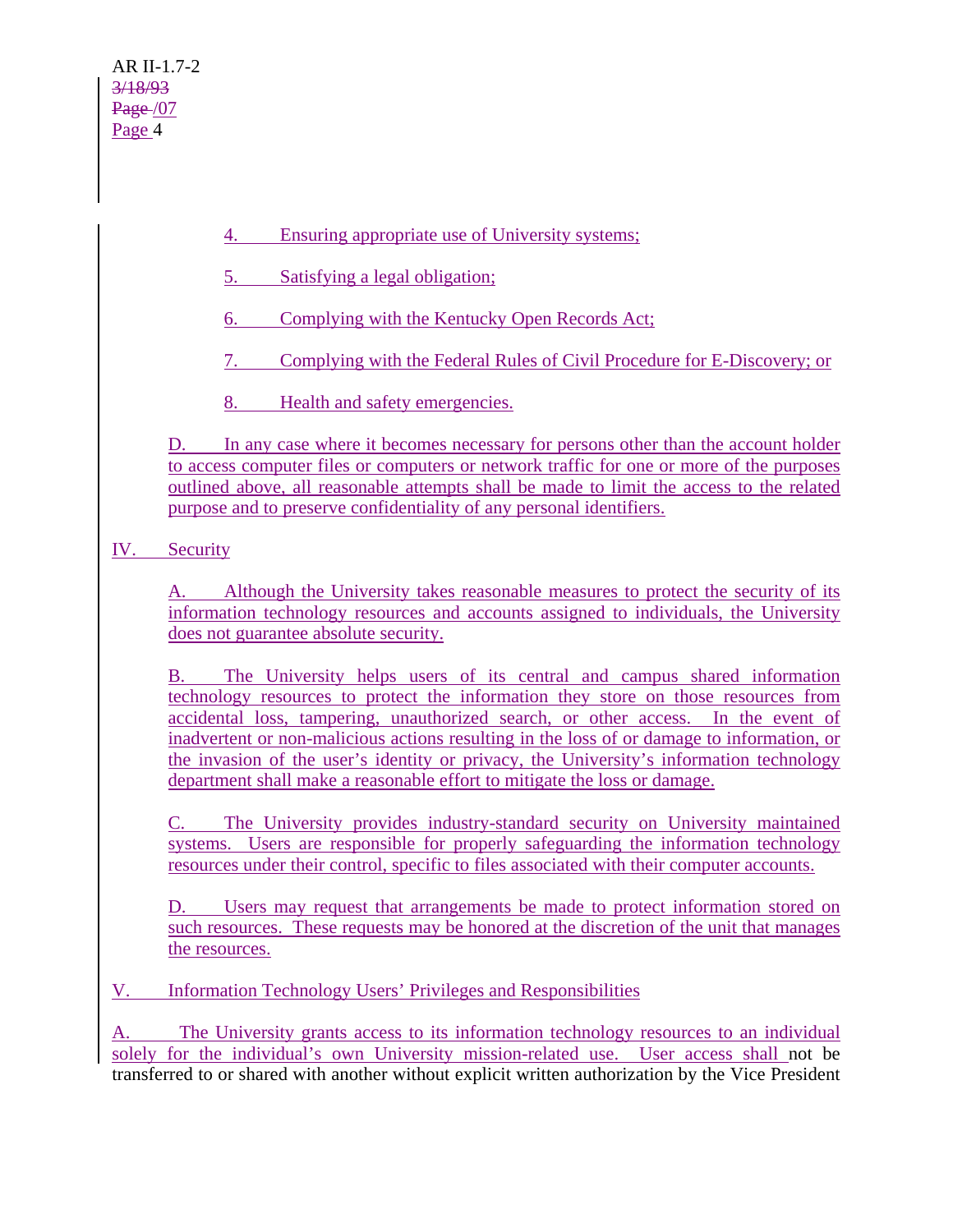for Information Technology, a designee, or the appropriate system administrator.Systems, a designee, or the appropriate system administrator.

User access to computing resources is contingent upon prudent and responsible use.

C. The user may not use computing resources for any illegal or unauthorized act; in particular, the user may not use computing resources to violate any state or federal laws or any of the regulations specified in the Governing Regulations and Administrative Regulations, the Student Rights and Responsibilities handbook (Code of Student Conduct), the Rules of the University Senate, the Faculty Code, the University System Faculty Handbook, or the Staff Handbook.

The user may not use computing resources for any commercial purpose without prior written authorization from the Vice President for Information Systems

E. Computing

B. All users of University information technology resources mustare expected to exercise common sense and decency, including due respect for the rights of others in public areas.

C. User access to information technology resources is contingent upon prudent and responsible use, which includes following appropriate security measures. The user shall not use information technology resources to violate any state or federal laws, Governing Regulations and Administrative Regulations, Code of Student Conduct, Human Resources Policy and Procedures, or Rules of the University Senate. Incidental personal use is an accepted and appropriate benefit of being associated with the University's technology environment. The senior management of each unit is authorized to determine the nature and amount of incidental personal use by members of the unit. An employee's supervisor may require the employee to cease or limit any incidental personal use that hampers job performance, adversely affects or conflicts with University operations or activities, or violates University policy. All direct costs (for example, printer or copier paper and other supplies) attributed to personal incidental use shall be assumed by the user.

D. The user shall not use information technology resources for any individual commercial purpose or for personal gain, except as approved pursuant to other applicable University regulations, or approved by the Vice President for Information Technology, or a designee.

E. Information technology resources shall be shared among users in an equitable manner. The user may shall not participate in any behavior that unreasonably interferes with the fair use of computing information technology resources by another.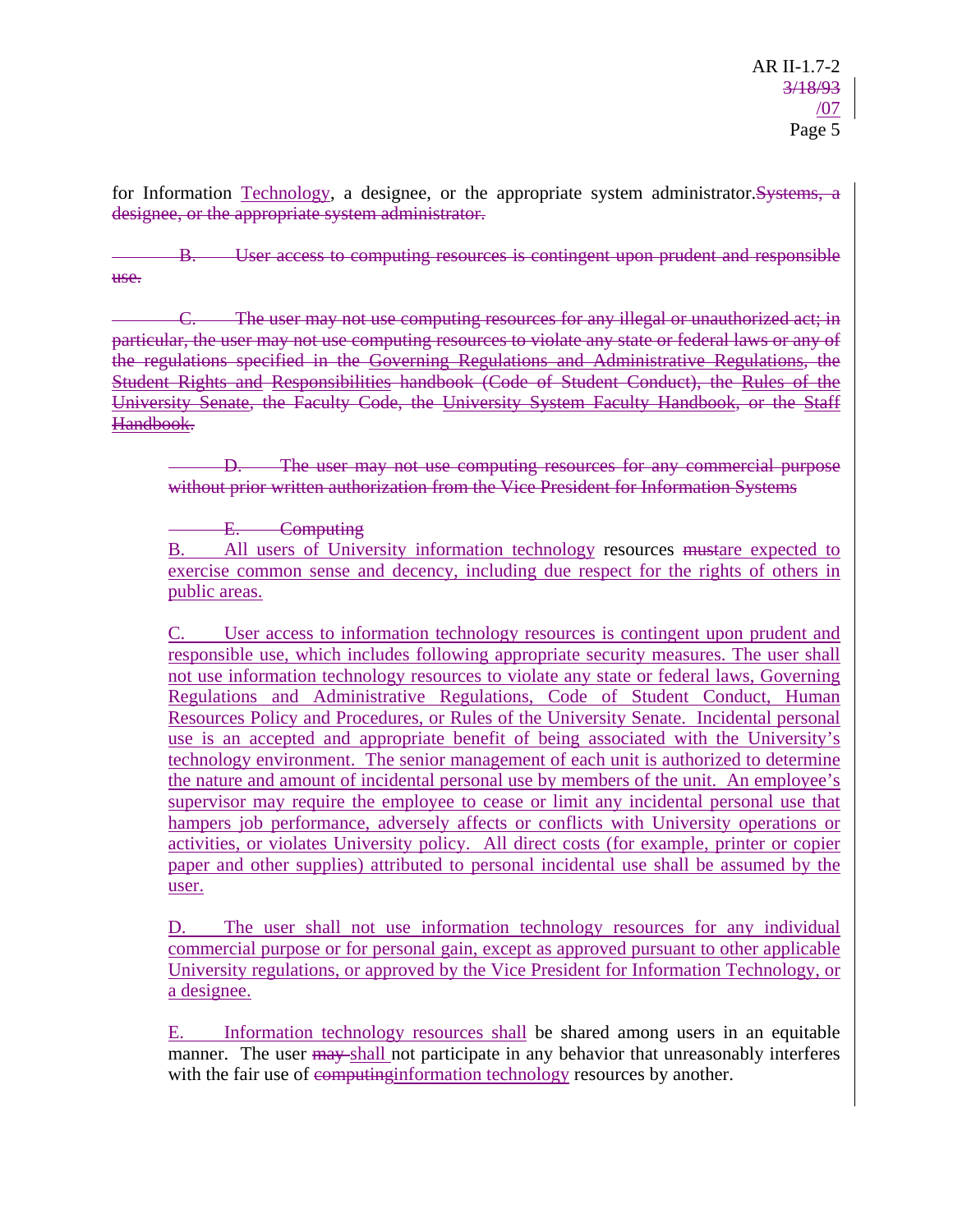F. Information technology resource users shall facilitate computing in the University environment by:

II. Some

G. Regular deletion of unneeded files from one's accounts on central or shared machines in accordance with the University's record retention policy.

H. Refraining from overuse of information storage space, printing facilities, or processing capacity, and interactive network connections.

VI. System Administrator Responsibilities

A. Both University and departmental system administrators of information technology resources are responsible for the security of information stored on those resources, for making appropriate information on security procedures available to users of those systems, and for keeping those systems free from unauthorized access. Administrators of departmental and individual information technology resources shall not implement any policy or procedure that is less restrictive than University requirements.

B. University and departmental system administrators are prohibited from removing any information from individual accounts unless the system administrator finds that:

1. The presence of the information is illegal (e.g. copyrighted material, software used in violation of a license agreement, or child pornography);

2. The information in some way endangers University information technology resources or the information of other users (e.g. a computer worm, virus, or other destructive program); or

3. The information is inappropriate because it is unrelated to or is inconsistent with the mission of the University, is in violation of University policy, or is otherwise not in compliance with the legal and ethical usage responsibilities listed in the Information Technology Usage Policy.

C. Departmental system administrators (or University system administrators) may access or permit access to the resources described above, if he or she:

1. Has written (verifiable email or paper) permission from the individual to whom the account or device or communication has been assigned or attributed;

2. In an emergency situation, has a reasonable belief that a process active in the account or on the device is causing or will cause significant system or network degradation, or could cause loss or damage to system or other users data; or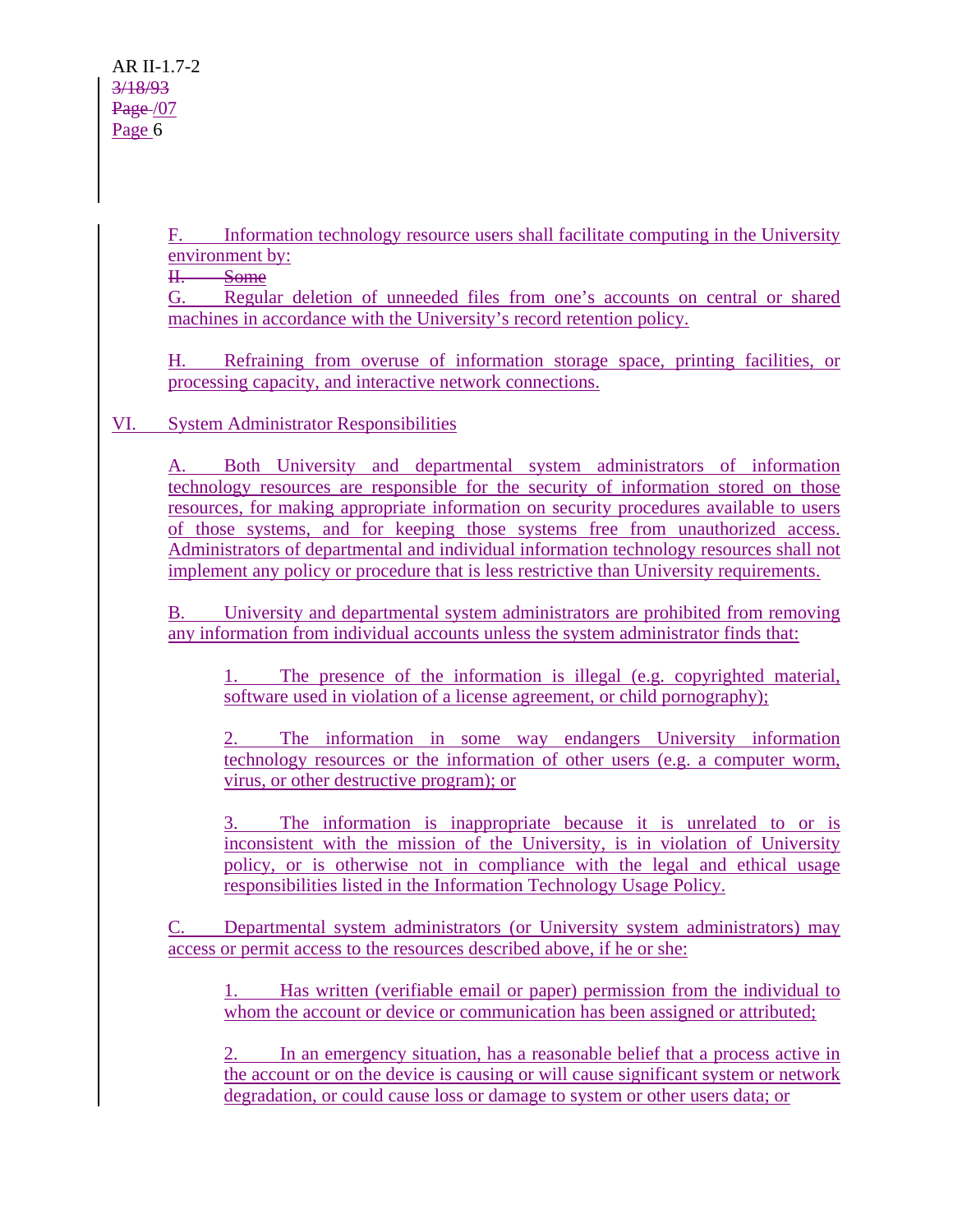3. Receives a written request from the senior executive officer of a department to access the account of a staff or faculty member who is deceased, terminated, or is otherwise incapacitated or unavailable for the purposes of retrieving material critical to the operation of the department.

D. University system administrators may access or permit access to the resources described above, if he or she:

Receives a court order or direction from University Counsel;

2. Receives a written authorization from the appropriate executive vice president or Provost, for situations where there is reasonable belief that the individual to whom the account or device is assigned or owned has perpetrated or is involved in violations of University policy using the accounts or device in question; or

3. Receives a written request from the Dean of Students, for situations where there is a reasonable belief that a student to whom the account or device is assigned or owned has perpetrated or is involved in illegal activities, or is in violations of University policy using the accounts or device in question.

## VII. Violations

A. Legitimate use of an information technology resource does not extend to whatever an individual is capable of doing with it. Just because an individual is able to circumvent restrictions or security, does not mean that the individual is permitted to do so.

Alleged violations of this policy can be reported directly to the Office of the Vice President for Information Technology. If the person responsible is not affiliated with the University, or cannot be identified, the incident should be reported to  $\leq$  it resource abuse@uky.edu>.

### B. Examples of Violations

Violations of these principles or any attempt to violate these principles constitutes misuse. Violations-Violations generally consist of downloading or posting to University computers, or transporting across University networks, material that is illegal, proprietary, in violation of University policies or contractual agreements, or otherwise is damaging to the institution. Examples of specific violations include, but are not limited to: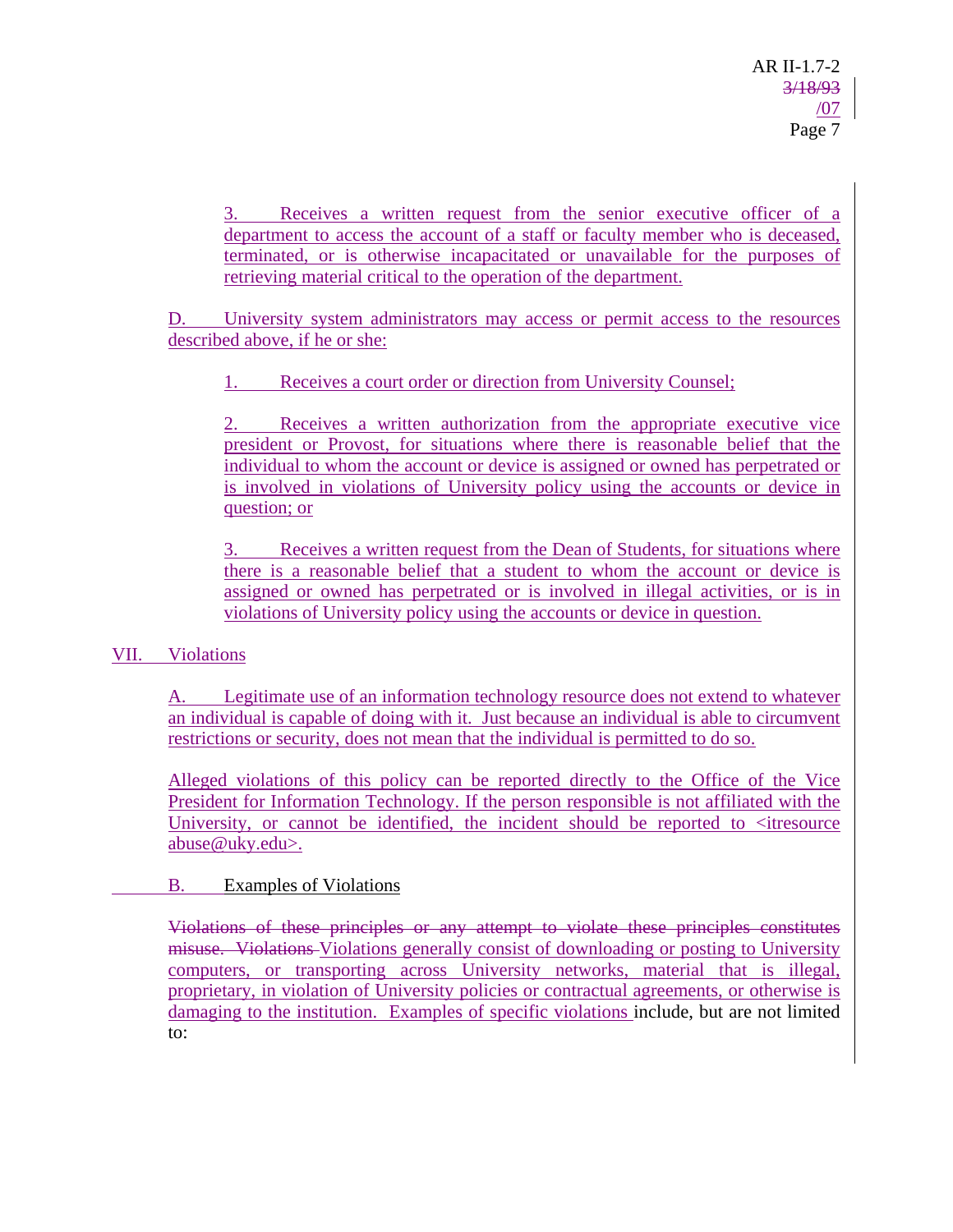A1. Sharing passwords or acquiring another's password without prior written authorization from University ComputingTechnology Services or the appropriate system administrator.

 $-B2$ . Unauthorized accessing, using, copying, modifying, or deleting of files, data, useruser ids, access rights, usage records, or disk space allocations.;

 $-\epsilon$ 3. Accessing resources for purposes other than those for which the access was originally issued, including inappropriate use of authority or special privileges.;

 $-D4$ . Copying or capturing licensed software for use on a system or by an individual for which the software is not authorized or licensed. Misappropriation of data or copyrighted materials, including computer software, may constitute theft;

E5. Use of computinginformation technology resources for remote activities that are unauthorized at the remote site.;

F6. Causing computer failure through an intentional attempt to "crash the system," or through the intentional introduction of a program that is intended to subvert a system, such as a worm, virus, Trojan horse, or one that creates a trap door.;

 $-\frac{G}{l}$ . Intentional obscuring or forging of the date, time, physical source, logical source, or other header information of a message or transaction.;

H8. Interception of transmitted information without prior written authorization from University ComputingTechnology Services or the appropriate system administrator.;

 $\overline{-19}$ . Failure to protect one's account from unauthorized use (e.g., leaving one's terminal publicly logged on but unattended).

 $-J10$ . Violation of priorities for use of empleting information technology resources as established by an individual facility within the UKUniversity system.;

11. Excessive use of information technology resources, especially when it impedes the mission-related activities of other users, or adversely affects system availability or performance;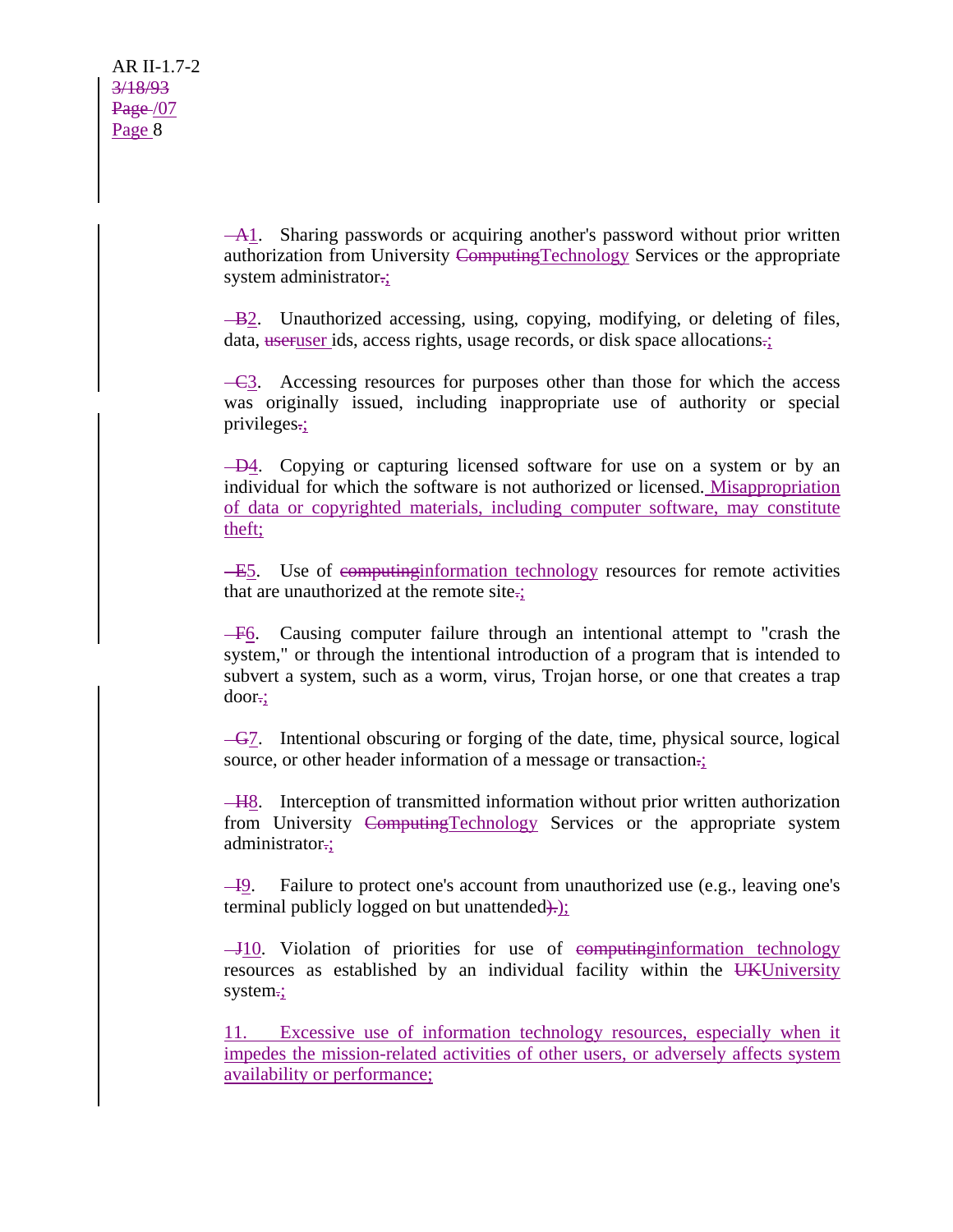12. Use of information technology resources for individual commercial activities that are not approved by the University, for personal private gain, or for political campaigning and similar activities that are inconsistent with the University's tax-exempt status;

13. Violation of software license agreements, including making more copies of licensed software than the license allows (i.e. software piracy); or

Sending a crippling number of files across the network (e.g. email "bombing" or "spamming").

## VIII. Response, Investigation, and Sanctions to Violations

Violation of this policy will result in action by the appropriate University office or agency. Violations of KRS 434.840 (Kentucky statutes dealing with unlawful access or use of a computer) may be referred to the Commonwealth Attorney or the police for investigation and/or prosecution. Similarly, violations of 18 U.S.C. Sec.1030 (Federal laws dealing with unlawful access or use of a computer) may be referred to the Federal Bureau of Investigation.

### IV. University Sanctions

University sanctions are imposed by the appropriate University authority and may include, but are not limited to, limitation or revocation of access rights and/or reimbursement to the University for the computing and personnel charges incurred in detecting and proving the violation of these rules, as well as from the violation itself. Reimbursement may include compensation for staff work time related to the violation and for archiving information related to the incident. The usual rights and privileges of appeal apply.

# $\overline{\mathbf{V}}$

## A. Response

1. In the event that University officials are notified of alleged misconduct or illegal activity on the part of a member of the University community, after consultation with Human Resources or the Dean of Students and Legal Counsel, contents of an individual's e-mail, other computer accounts, office computer, or network traffic may be copied and stored to prevent the destruction and loss of information, pending formal review of that material.

2. Except when inappropriate or impractical, efforts will be made to notify the involved individual prior to accessing the computer account or device, or before observing network traffic attributed to them. Where prior notification is not appropriate or possible, efforts will be made to notify the involved individual as soon as possible after the access.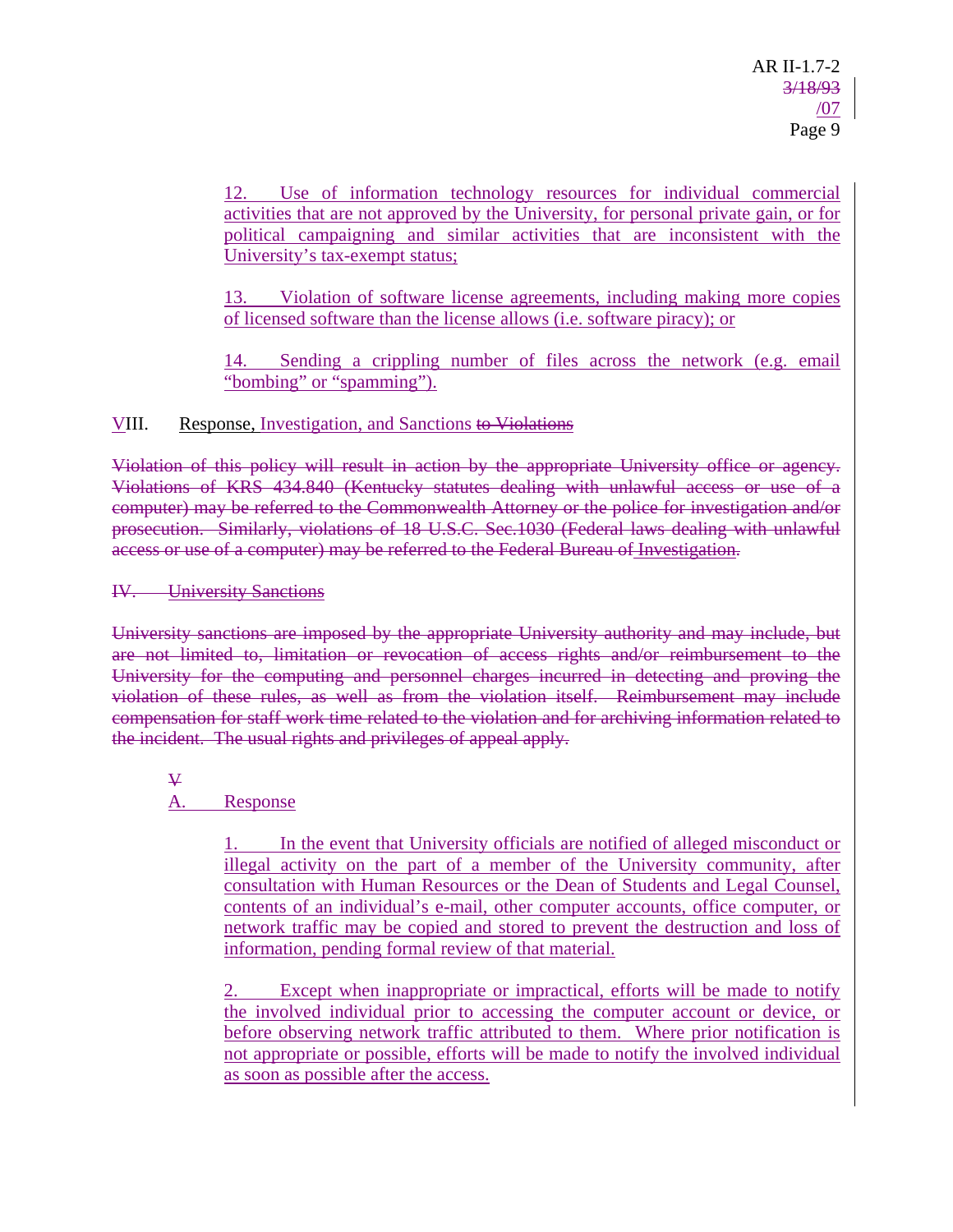# B. Investigation and Review of Chargesof Allegations

1. When the Vice President for Information SystemsTechnology, a designee, or the appropriate university system administrator has reason to believed that a violationbelieve that a violation of this policy may have occurred, he or she may initiate an investigation and/or suspend computingtechnology privileges for the individual(s) involved, pending further investigation.

2. If significant University sanctions are imposed, such action, together with an explanation of the causal events, shall be reported by the Vice President for Information Technology or the appropriate system administrator to the Dean of Students' Office, in case of students; or, to the Provost or appropriate Chancellor's or Vice President's office,executive vice president for all others.

# C. Sanctions

1. University sanctions are imposed by the appropriate University authority and may include, but are not limited to, limitation or revocation of access rights, and reimbursement to the University for the technology and personnel charges incurred in detecting and proving the violation of these rules, as well as from the violation itself. Reimbursement may include compensation for staff work time related to the violation and for archiving information related to the incident.

2. Disciplinary actions as defined in the Code of Student Conduct, Human Resources Policy and Procedures, and Administrative and Governing Regulations, and Rules of the University Senate may also include any combination of disciplinary action, or civil or criminal liability. The usual rights and privileges of appeal apply.

3. Violation of this policy may also result in the University referring the violation to the appropriate state or federal agency. Violations of KRS 434.840 (Kentucky statutes dealing with unlawful access or use of a computer) shall be referred to the Commonwealth Attorney or the police for investigation and prosecution. Similarly, violations of 18 U.S.C. Sec.1030 (Federal laws related to unlawful access or use of a computer) shall be referred to the Federal Bureau of Investigation.

## IX. Appeals

A. In cases where a user's computing technology privileges are limited or revoked by Information Technology, a user should may request a review of the action according to procedures established by University Computing Services before appealing through other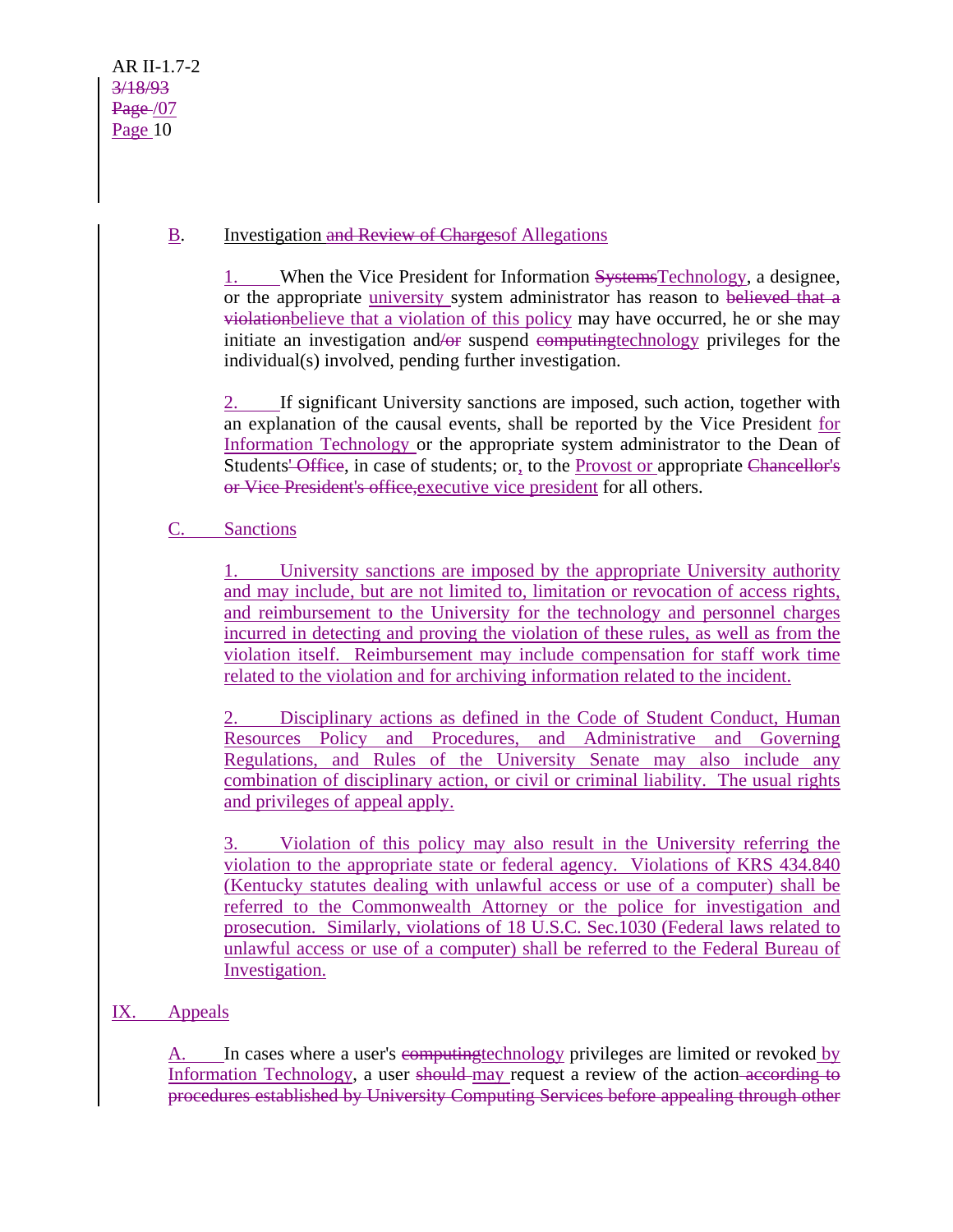University channels.. The review shall be conducted by Information Technology according to established procedures.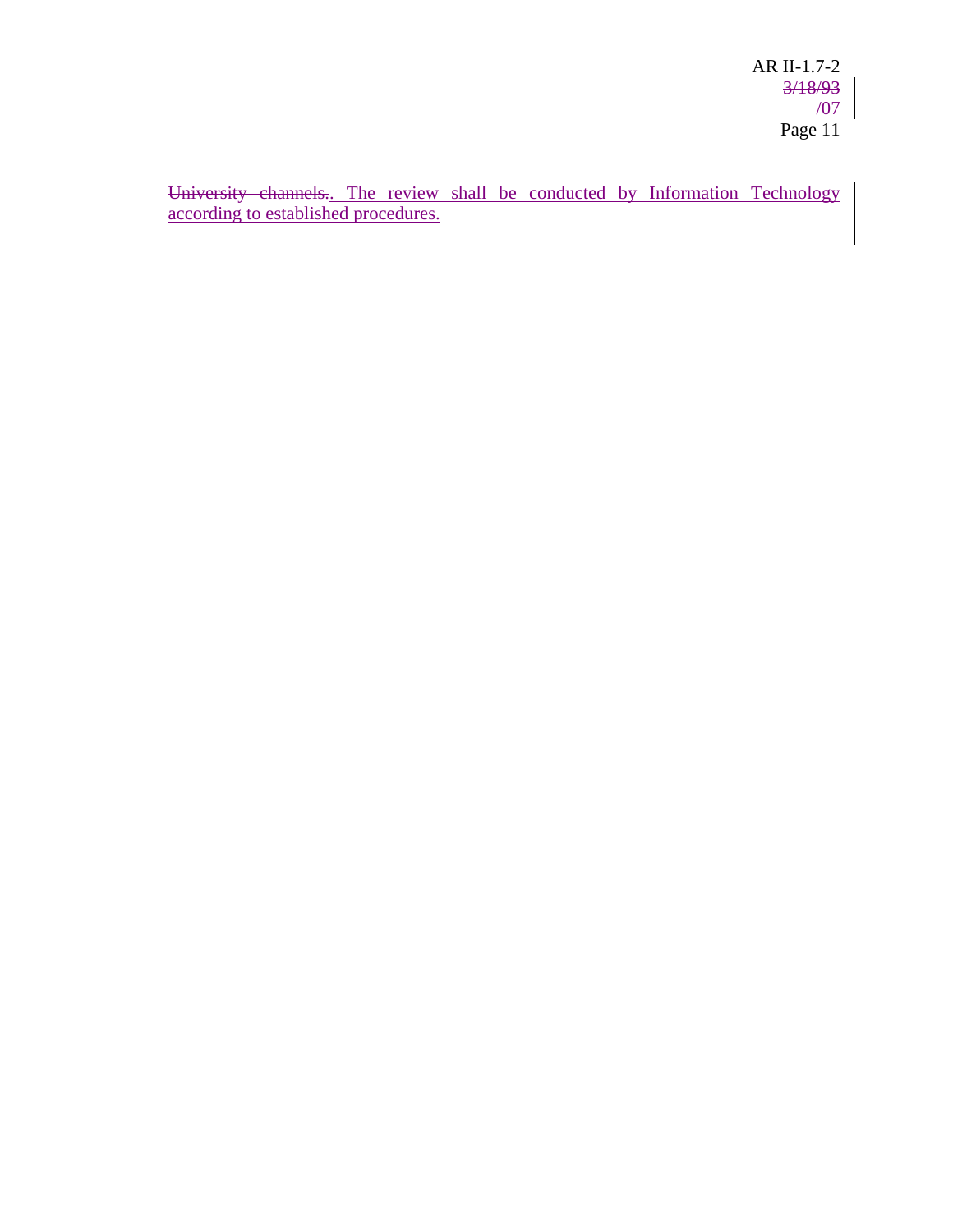AR II-1.7-2 3/18/93 Page /07  $Page$ <sup>12</sup>

> B. In cases where a user's information is removed by Information Technology or the departmental system administrator, a user may appeal the removal through the relevant administrative process appropriate to the status of the user (i.e., faculty, staff or student).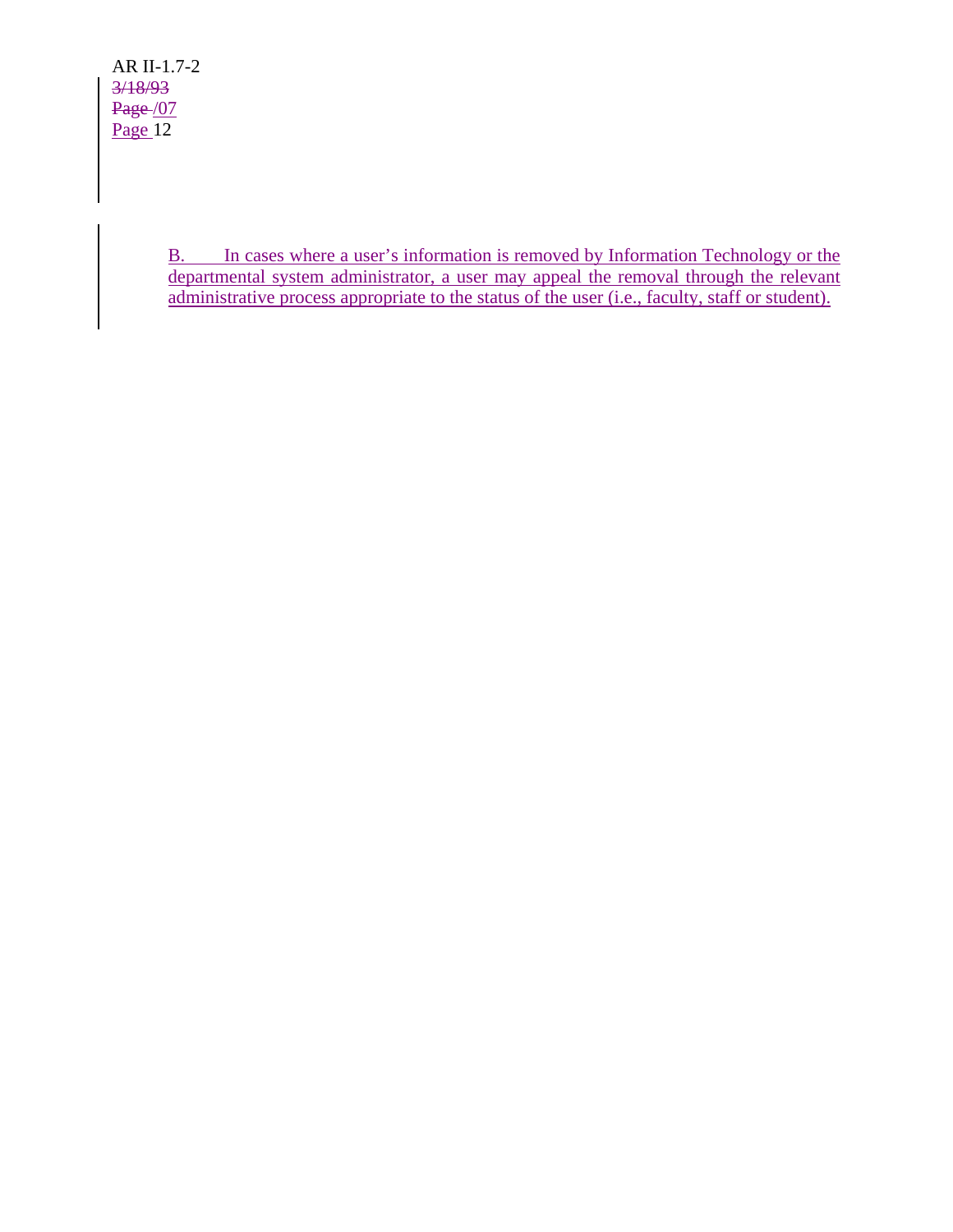## GLOSSARY

Access right: permission to use a UK computing resourceUniversity information technology resources according to appropriate limitations, controls, and guidelines.

Commercial purpose:  $a$ -activities by an individual or department where the goal or end involvinginvolves the buying and/or selling of goods or services for the purpose of making a profit.

Computing resource: any computing/network equipment, facility, or service made available to users by the University of Kentucky.

Data: a representation of facts, concepts, or instructions suitable for communication, interpretation, or processing by human or automatic means.

Disk space allocation: the amount of disk storage space assigned to a particular user by University Computing Services or the appropriate system administrator.

E-Discovery: a generic term used to encompass how the legal world of litigation, regulation, and criminal investigation searches, collects, preserves, processes, and produces electronic files. E-Discovery is governed by the Federal Rules of Civil Procedure.

Fair-Equitable use: use of computing examples in accordance with this policy and with the rules of an individual UK-University facility; use of computing information technology resources so as not to unreasonably interfere with the use of the same resources by others.

File: a collection of data treated as a unit.

Inappropriate use of authority or special privilege: use of one's access right(s) or position of authority in a manner that violates the rules for use of those privileges as specified by the Vice President for Information Systems, a designee, or the appropriate system administrator.

Incidental Personal Use: use of information technology resources by members of the University community of support of activities that do not related to their university employment or studies or to other activities involving and approved by the university. Examples include use of email to send personal messages to friends, family, or colleagues, including messages relating to one-time minimal sales or purchase transactions, and occasional use of the web to gain information about personal interests.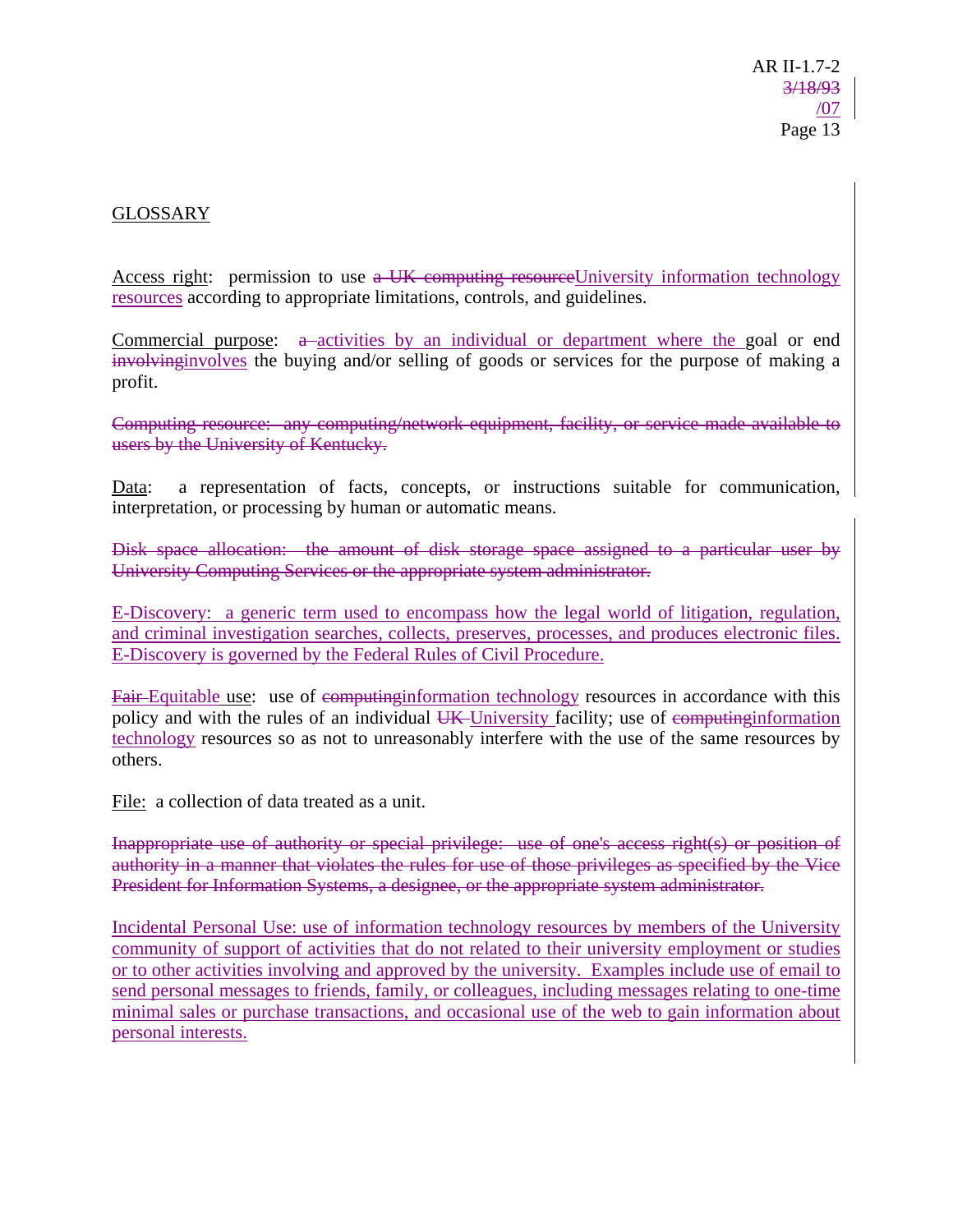Information Technology Resources: information technology devices (personal computers, printers, servers, networking devices, etc.), computing systems and applications, involved in the processing, storage, and transmission of information.

Kentucky Open Records Act: a state law that requires public records to be made available to any person who requests them, subject to certain exemptions.

Password: a string of characters that a user mustshall supply to meet security requirements before gaining access to a particular computing technology resource.

Prudent and responsibleResponsible Use: use: use of computing of information technology resources in a manner that promotes the efficient use and security of one's own access right(s), the access rights of other users, and UK computingUniversity information technology resources.

Remote activity: any computing Activity: any technology action or behavior that accesses remote site facilities via a UK computing University information technology resource.

Remote site: any computing information technology/network equipment, facility or service not part of, but connected with, UK computing University information technology resources via a communications network.

Software Piracy: unauthorized duplication, distribution or use of someone else's intellectual property, including computer software, constitutes copyright infringement and is illegal and subject to both civil and criminal penalties.

Sound Recording Piracy: another form of copyright infringement is the unauthorized duplication or distribution of sound recordings. Federal copyright law grants the copyright owner in a sound recording (typically, a record company) the exclusive rights to reproduce, adapt, distribute, and in some cases, digitally transmit the owner's sound recordings. Sound recording piracy is illegal and subject to both civil and criminal penalties.

System Administrator: any individual authorized by the Vice President for Information Systems, the appropriate Chancellor or Vice PresidentTechnology, the Provost or appropriate executive vice president, or a designee to administer a particular espectrum enterpreted produced variables with the system and/or its system software.

Transmission: the transfer of a signal, message, or other form of intelligence from one location to another.

Unauthorized act: with the exception of computing actions or behaviors permitted in this policy, any such act performed without the explicit permission of the Vice President for Information Systems, a designee, or the appropriate system administrator.